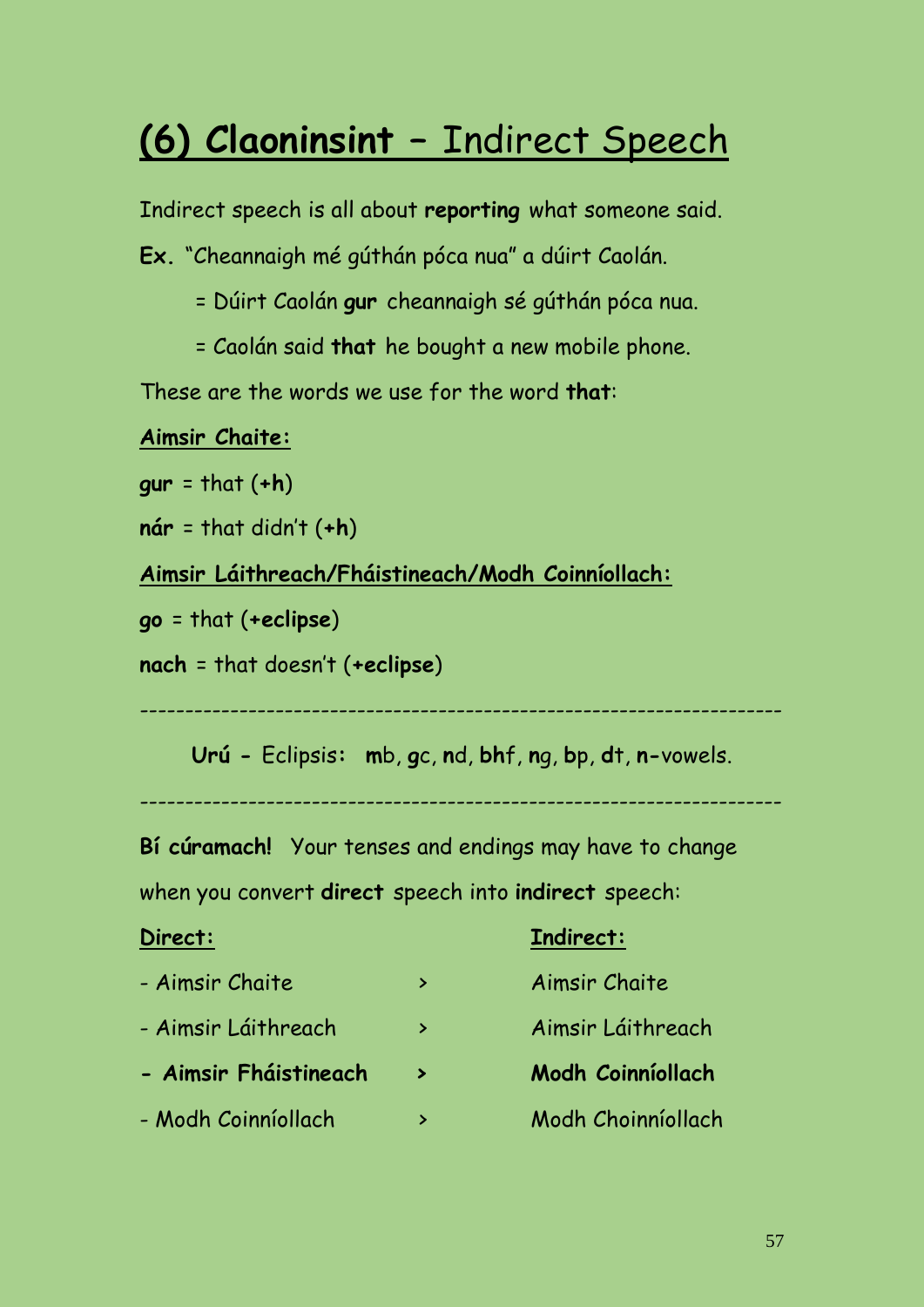Let's have a look at some **positive** examples:

| Direach:                                         | Indireach: Dúirt sé                                        |
|--------------------------------------------------|------------------------------------------------------------|
| "Thug mé bronntanas di inné"                     | gur thug sé bronntanas<br>di inné                          |
| "Cuir <b>im</b> leabhar sa mhála <b>gach lá"</b> | go gcuireann sé<br>leabhar sa mhála gach lá                |
| "Glanfaidh mé an chistin anocht"                 | go nglanfadh sé an<br>chistin anocht                       |
| "Chaith <b>finn</b> am leis na buachaillí"       | <b>go g</b> caith <b>feadh</b> sé am<br>leis na buachaillí |

#### **Ceacht 1:** Positives.

An Luan, 29ú Eanáir

#### Dúirt Cáit…

- 1) "Chuir mé orm mo chuid éadaigh" = Dúirt Cáit gur chuir sí uirthi a cuid éadaigh.
- 2) "Tógaim an bus ar scoil gach lá" = Dúirt Cáit go dtógann sí an bus ar scoil gach lá.
- 3) "Ghlan mé mo sheomra inné" = Dúirt Cáit gur ghlan sí a seomra inné.

\_\_\_\_\_\_\_\_\_\_\_\_\_\_\_\_\_\_\_\_

 $\mathcal{L}_\mathcal{L}$  , we have the set of the set of the set of the set of the set of the set of the set of the set of the set of the set of the set of the set of the set of the set of the set of the set of the set of the set o

\_\_\_\_\_\_\_\_\_\_\_\_\_\_\_\_\_\_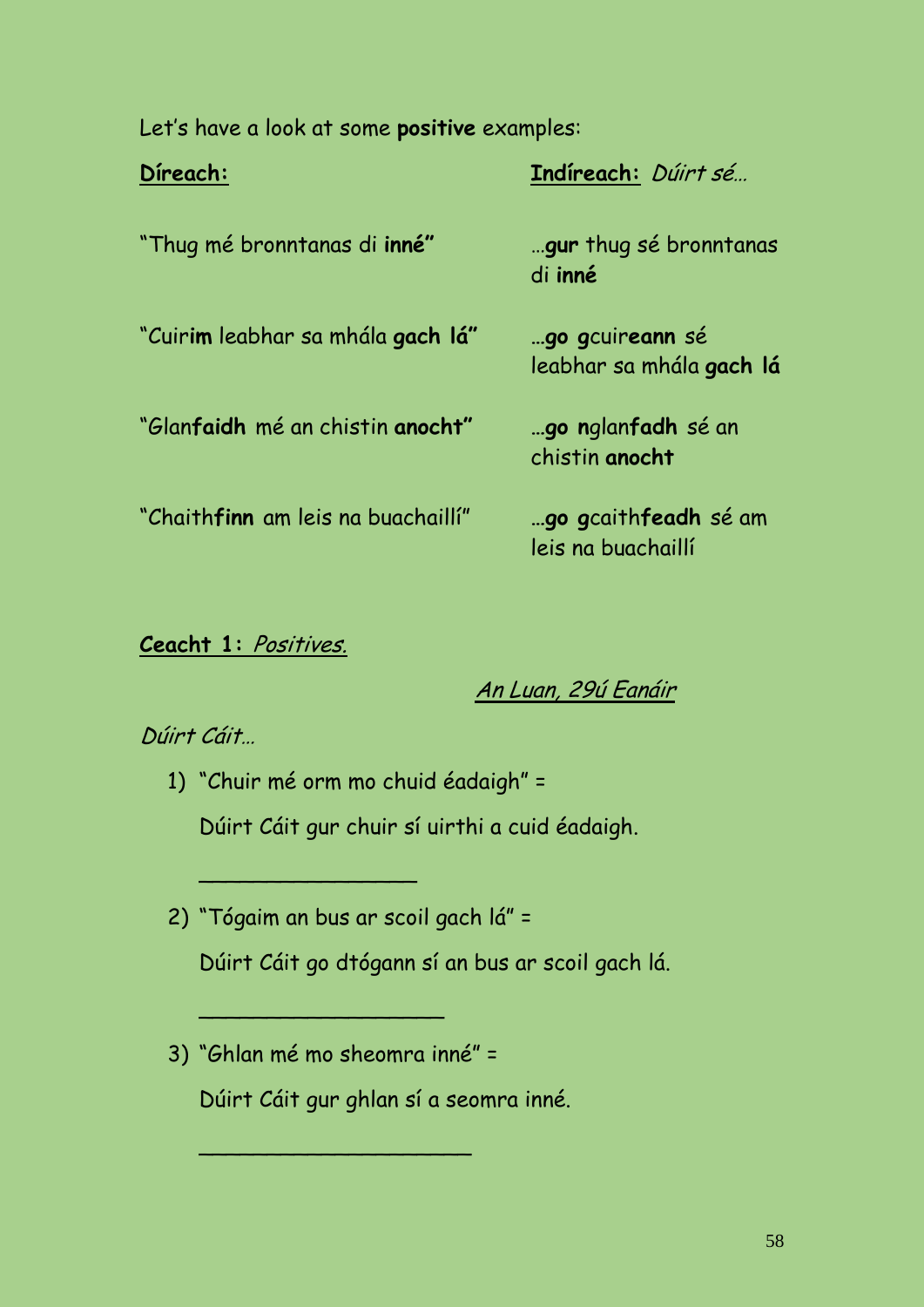- 4) "Ullmhóidh mé an dinnéar amárach" = Dúirt Cáit go n-ullmhódh sí an dinnéar amárach.
- 5) "D'fhanfainn sa bhaile liom féin = Dúirt Cáit go bhfanfadh sí sa bhaile léi féin.

\_\_\_\_\_\_\_\_\_\_\_\_\_\_\_

\_\_\_\_\_\_\_\_\_\_\_\_\_\_\_\_\_\_

 $\overline{\phantom{a}}$  , where  $\overline{\phantom{a}}$  , where  $\overline{\phantom{a}}$  , where  $\overline{\phantom{a}}$ 

 $\overline{\phantom{a}}$  , where  $\overline{\phantom{a}}$  , where  $\overline{\phantom{a}}$  , where  $\overline{\phantom{a}}$ 

\_\_\_\_\_\_\_\_\_\_\_\_\_\_\_\_\_\_\_\_

\_\_\_\_\_\_\_\_\_\_\_\_\_\_\_

 $\overline{\phantom{a}}$  , where  $\overline{\phantom{a}}$ 

- 6) "Chaill mé mo sparán ag an dioscó" = Dúirt Cáit gur chaill sí a sparán ag an dioscó.
- 7) Dúirt Cáit go bhfágfadh sí an teach ar a hocht.
- 8) "Ólaim sú oráiste ar maidin" = Dúirt Cáit go n-ólann sí sú oráiste ar maidin.
- 9) "Thosaigh mé ag obair ar 8.00 i.n." = Dúirt Cáit gur thosaigh sí ag obair ar 8.00.
- 10) "D'fheicfinn é dá mbeadh am agam" = Dúirt Cáit go bhfeicfeadh sí é dá mbeadh an t-am aici.

Now let's look at the **negative** versions: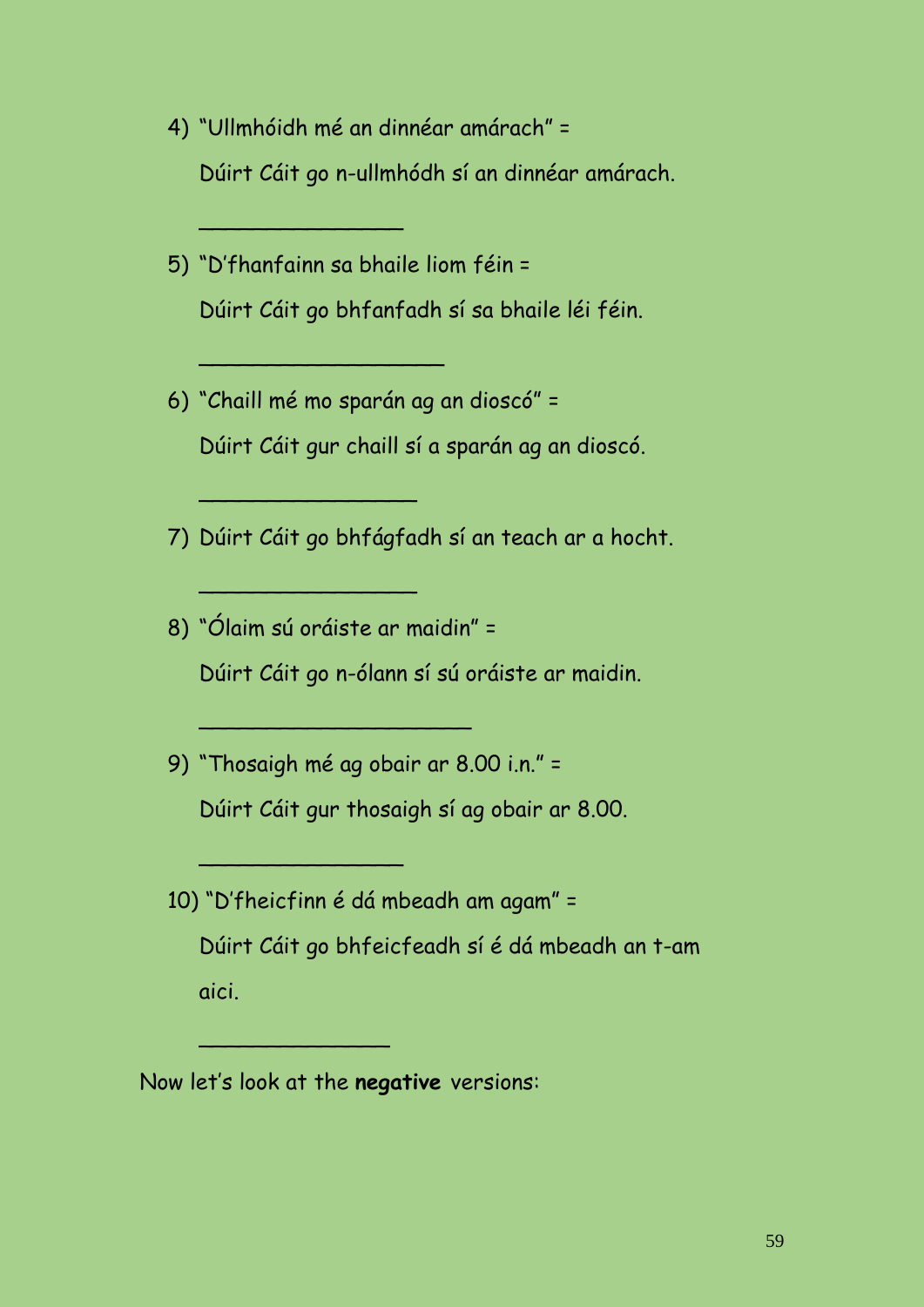## **Díreach: Indíreach:** Dúirt sé…

| "Níor thug mé bronntanas di inné"                          | nár thug sé bronntanas                       |
|------------------------------------------------------------|----------------------------------------------|
| "Ní chuirim leabhar sa mhála gach lá" nach gcuireann sé    | leabhar sa mhála gach lá                     |
| "Ní ghlanfaidh mé an chistin anocht"  nach nglanfadh sé an | chistin anocht                               |
| "Ní chaithfinn am leis na buachaillí"                      | nach gcaithfeadh sé<br>am leis na buachaillí |

#### **Ceacht 2:** Negatives.

Dúirt Peadar…

1) "Níor cheannaigh mé carr nua" =

Dúirt Peadar nár cheannaigh sé carr nua.

2) "Ní fhanaim sa bhaile istíoche" =

\_\_\_\_\_\_\_\_\_\_\_\_\_\_\_\_\_\_

 $\mathcal{L}_\text{max}$  , where  $\mathcal{L}_\text{max}$  , we have the set of the set of the set of the set of the set of the set of the set of the set of the set of the set of the set of the set of the set of the set of the set of the set of

Dúirt Peadar nach bhfanann sé sa bhaile istoíche.

3) "Ní ólfaidh mé caifé le siúcra" =

Dúirt Peadar nach n-ólfadh sé caifé le siúcra.

4) "Níor chuidigh le mo mhamaí" =

\_\_\_\_\_\_\_\_\_\_\_\_\_\_\_\_\_\_\_

Dúirt Peadar nár chuidigh sé lena mhamaí.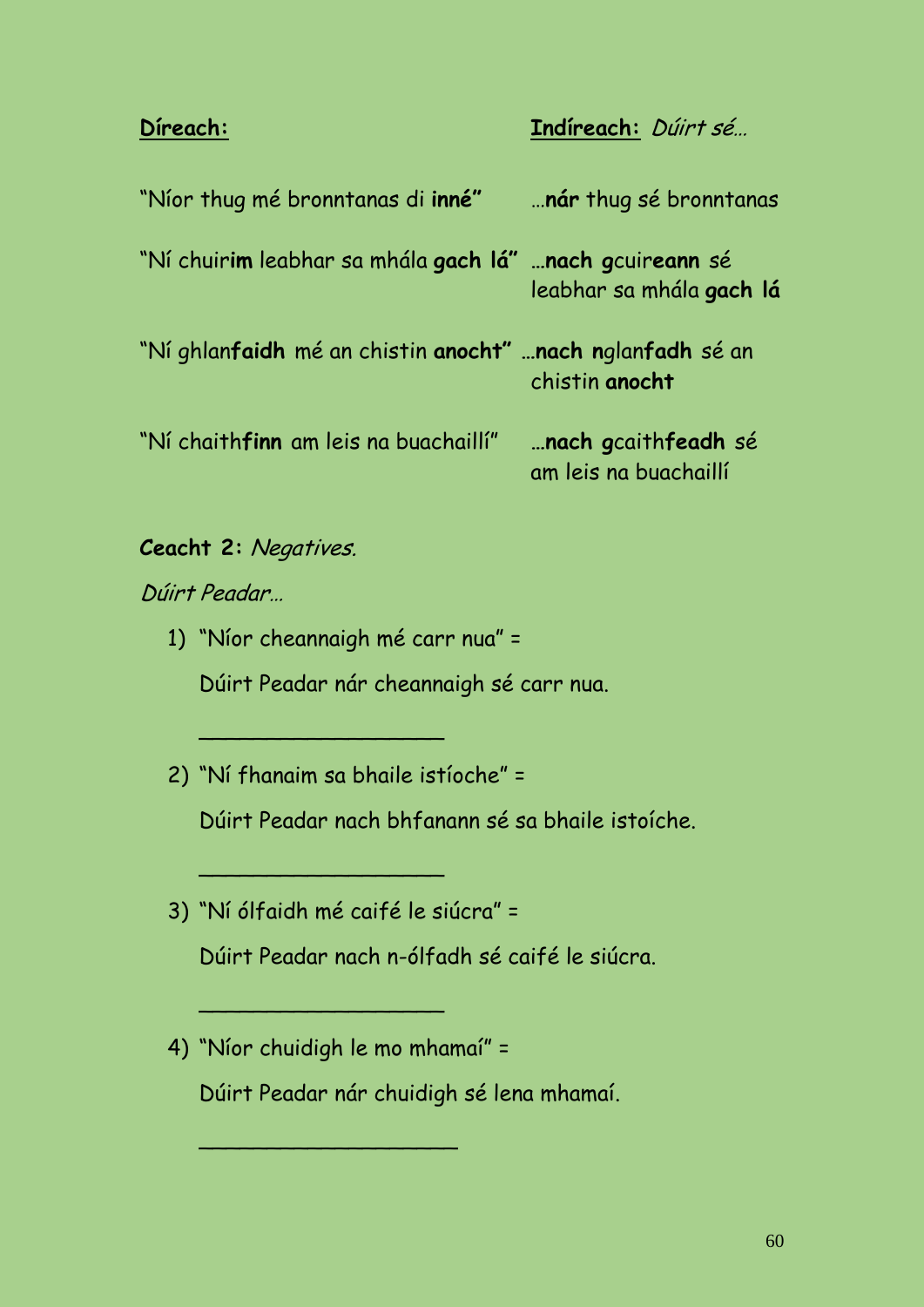- 5) "Ní chaillfinn é ar ór na cruinne" = Dúirt Peadar nach gcaillfeadh sé é ar ór na cruinne.
- 6) "Níor bhris mé an gloine sin" = Dúirt Peadar nár bhris sé an gloine sin.

\_\_\_\_\_\_\_\_\_\_\_\_\_\_\_\_\_

\_\_\_\_\_\_\_\_\_\_\_\_\_\_\_\_\_\_\_\_

- 7) Dúirt Peadar nach gceannódh sé éadaí nua.
- 8) "Ní ghoidfinn faic ó dhuine ar bith" = Dúirt Peadar nach ngoidfeadh sé faic ó dhuine ar bith.
- 9) "Níor ith mé bricfeasta ar maidin" =

\_\_\_\_\_\_\_\_\_\_\_\_\_\_\_

\_\_\_\_\_\_\_\_\_\_\_\_\_\_\_

\_\_\_\_\_\_\_\_\_\_\_\_\_\_\_\_\_

Dúirt Peadar nár ith bricfeasta ar maidin.

10) "Ní fhéachaim ar chluichí peile" =

Dúirt Peadar nach bhféachann sé ar chluichí peile.

|                | As always, there are some irregular verbs that behave       |
|----------------|-------------------------------------------------------------|
|                | differently. You may remember them from the tenses:         |
| Téigh = to go  | Déan = to do/make                                           |
| Abair = to say | Faigh $=$ to get                                            |
| Feic = to see  | $Bf = to be$                                                |
|                | These verbs always use go and nach, even in the past tense: |

| Direach:     |   | Indireach: <i>Dúirt sé</i> |
|--------------|---|----------------------------|
| "Chuaigh mé" | ⋗ | go ndeachaigh mé           |
| "Rinne mé"   |   | go ndearna mé              |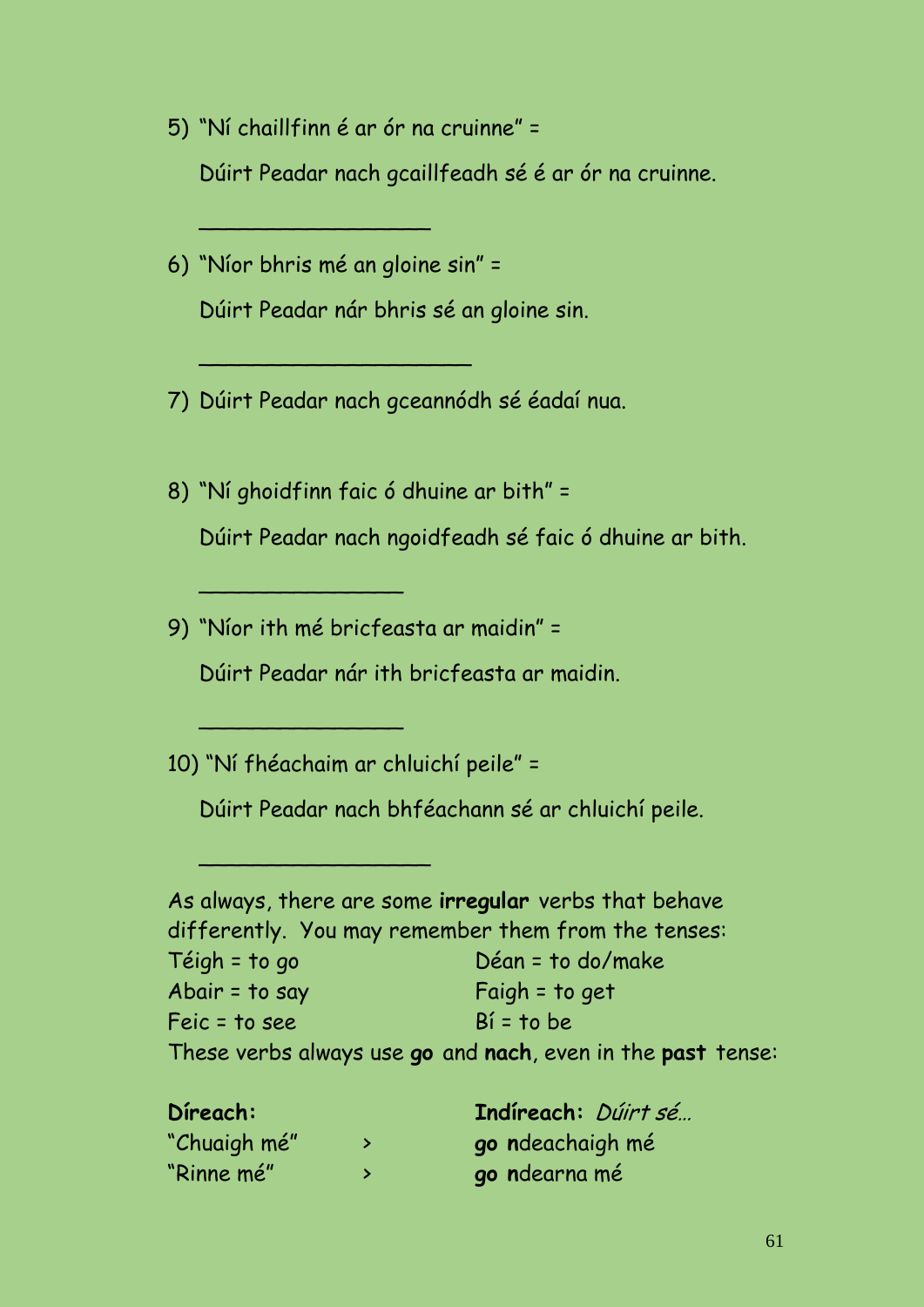| "Dúirt mé"   | ⋗ | go ndúirt mé  |
|--------------|---|---------------|
| "Fuair mé"   | ⋗ | go bhfuair mé |
| "Chonaic mé" | ⋗ | go bhfaca mé  |
| "Bhí mé"     | ⋗ | go raibh mé   |

**Ex.** "Fuair mé I-pod mar bhronntanas" a dúirt Síle = Dúirt Síle **go bh**fuair sí I-pod mar bhronntanas.

### **Ceacht 3:**

Dúirt Doireann…

|                                                                               |   | 1) "Rinne mé bricfeasta ar maidin" = ___________                                                                                                                                                                     |
|-------------------------------------------------------------------------------|---|----------------------------------------------------------------------------------------------------------------------------------------------------------------------------------------------------------------------|
|                                                                               |   |                                                                                                                                                                                                                      |
|                                                                               |   | 3) "Dúirt mé le mo dhaid go raibh mé tinn" =                                                                                                                                                                         |
|                                                                               |   |                                                                                                                                                                                                                      |
|                                                                               |   | 5) "Chuaigh mé ag siopadóireacht le mo mham" = _________________________________                                                                                                                                     |
|                                                                               |   | 6) "Fuair mé cóta nua ag an deireadh seachtaine" = ________                                                                                                                                                          |
|                                                                               |   | 7) "Dúirt mo dheartháir go raibh sé sa bhaile" = __________                                                                                                                                                          |
|                                                                               |   | 8) "Rinne muid ár n-obair bhaile thráthnóna inniu" = ______                                                                                                                                                          |
|                                                                               |   | 9) "Chuaigh mo chairde go lár na cathrach inné" = _________                                                                                                                                                          |
|                                                                               |   | 10) "Bhí mo scoil sa chluiche leathcheannais" = ___________                                                                                                                                                          |
| An Chopail - The Copula (Is)                                                  |   |                                                                                                                                                                                                                      |
| Ex. He is a teacher = Is múinteoir é.<br>We also use the copula for opinions: |   | Used as the Irish for is when referring to nouns:<br>She is an American = Is Meiriceánach í.<br>The negative is $ni$ : He is not a fool = $Ni$ amadán é.<br>Is maith liom/ Is breá liom/ Is fuath liom/ Is cuma liom |
| Direach:<br>"Is"                                                              | ⋗ | Indireach: Dúirt sí<br>gur/gurb in front of vowel                                                                                                                                                                    |